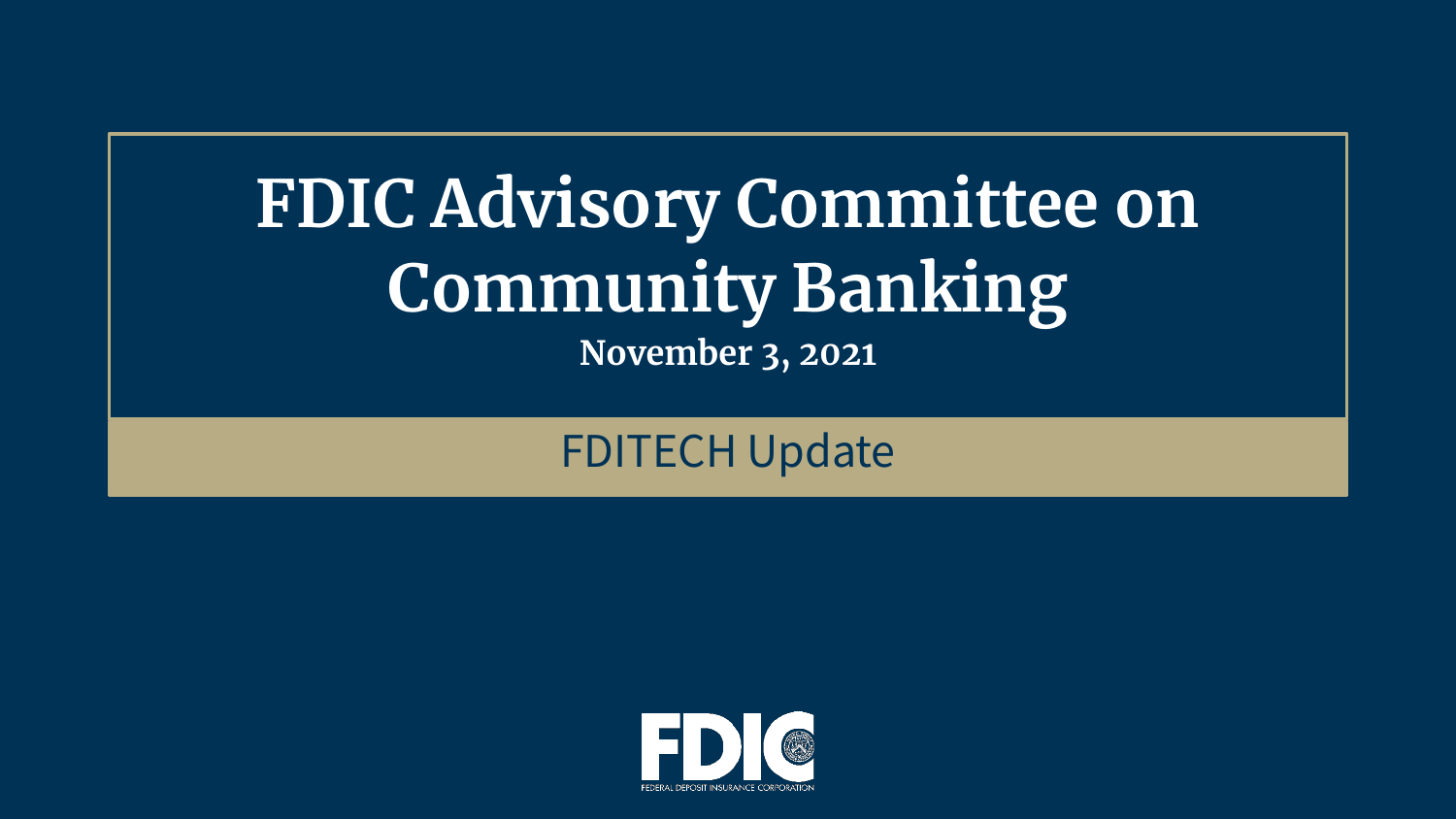### Four Key Pillars

Data is the new capital. The question for industry is how to best utilize data and technology to meet consumer demands. The question for regulators is how to allow industry to do so while maintaining safety, soundness, and consumer protection. FDITECH will bridge that gap.





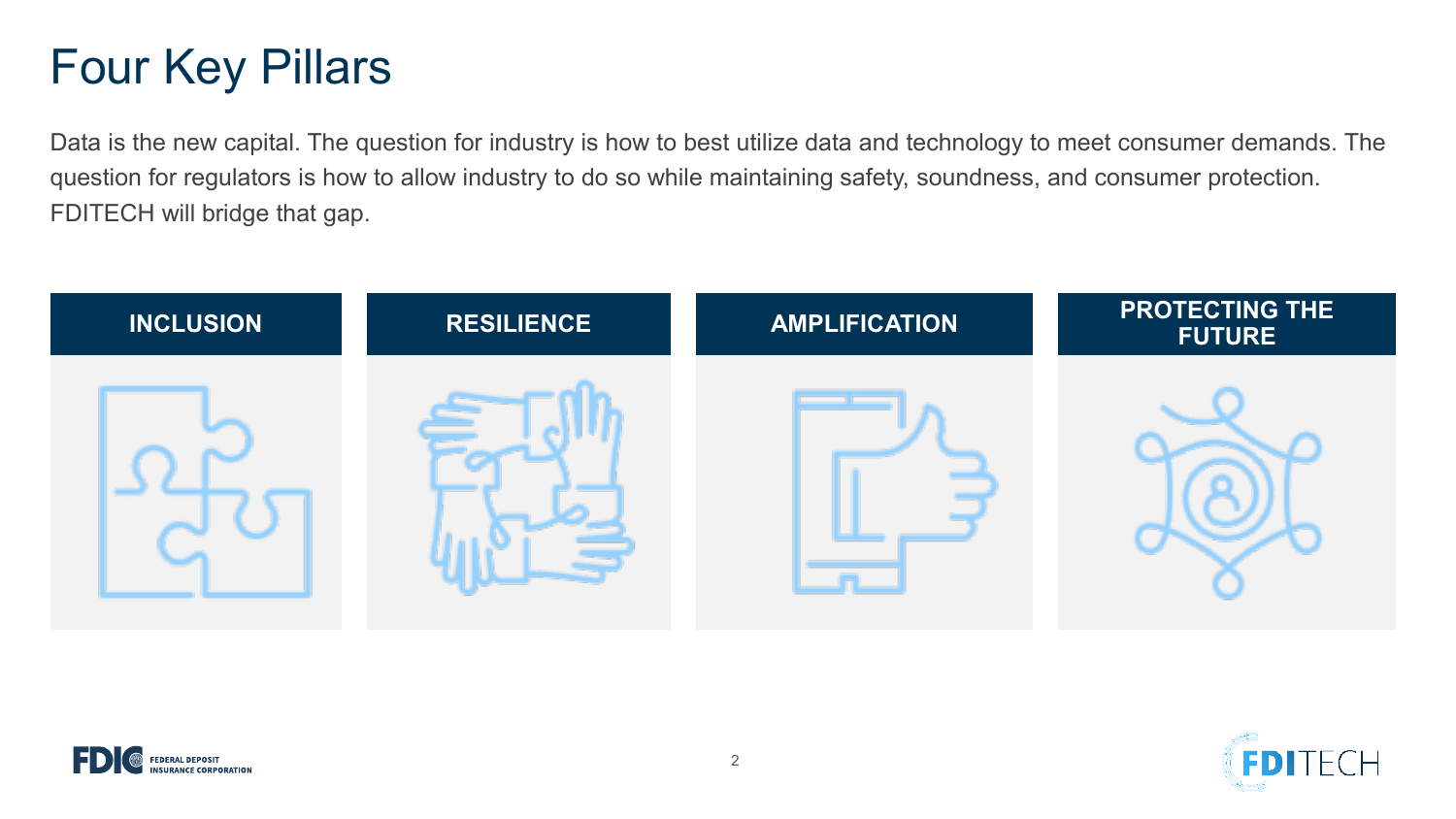## Rapid Phased Prototyping (RPP)

**INSURANCE CORPORATION** 

#### **Prototyping Process**



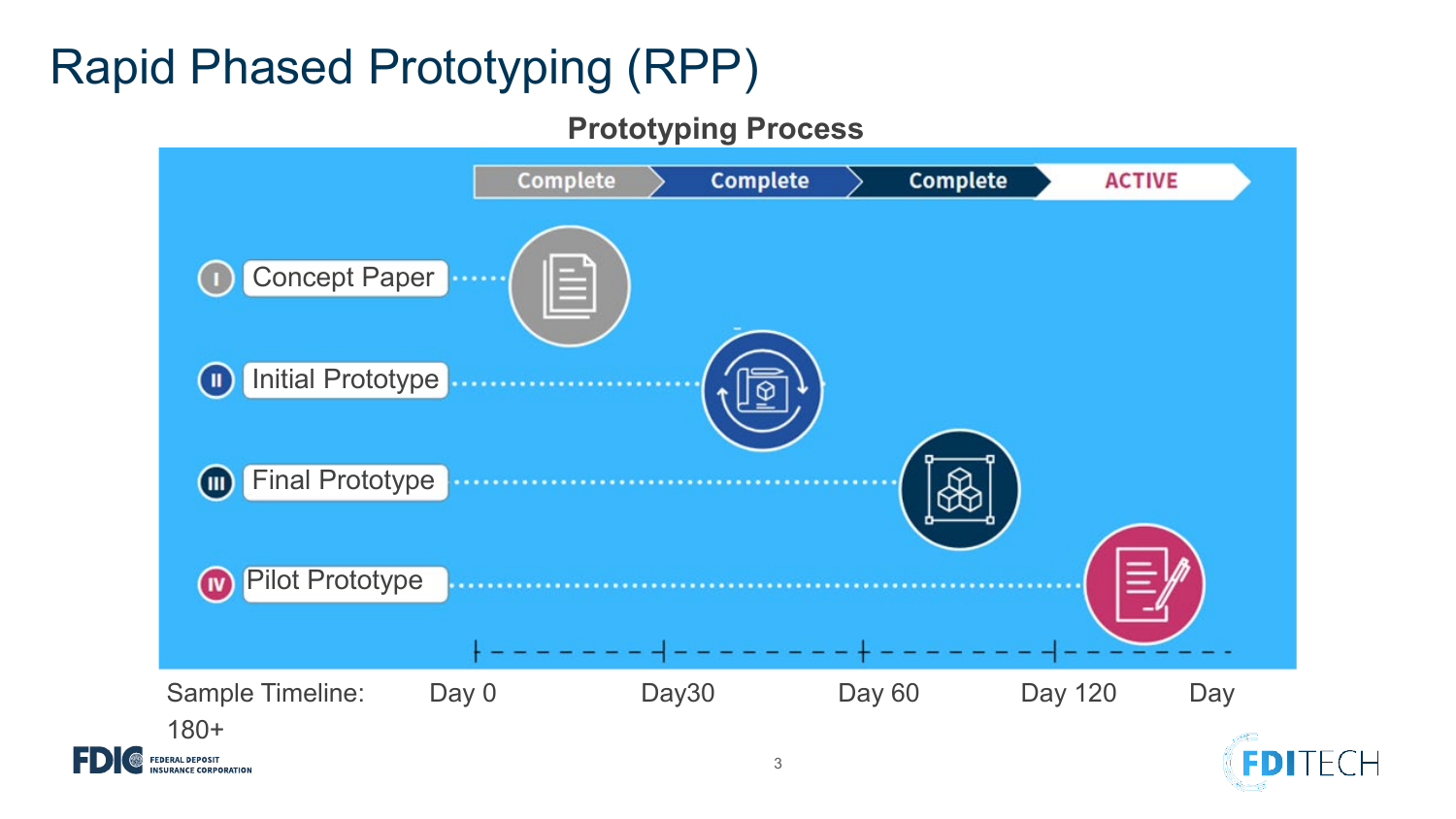### FDITECH Sprint Program

A 'sprint' simply refers to a short period of time (typically 2-3 weeks) where teams turn ideas into value. The FDIC provides a problem statement and selected teams will devote their collective energy and expertise towards addressing specific challenges. Typically, a tech sprint will culminate with a Demonstration Day where each team shares findings with a panel of evaluating experts.







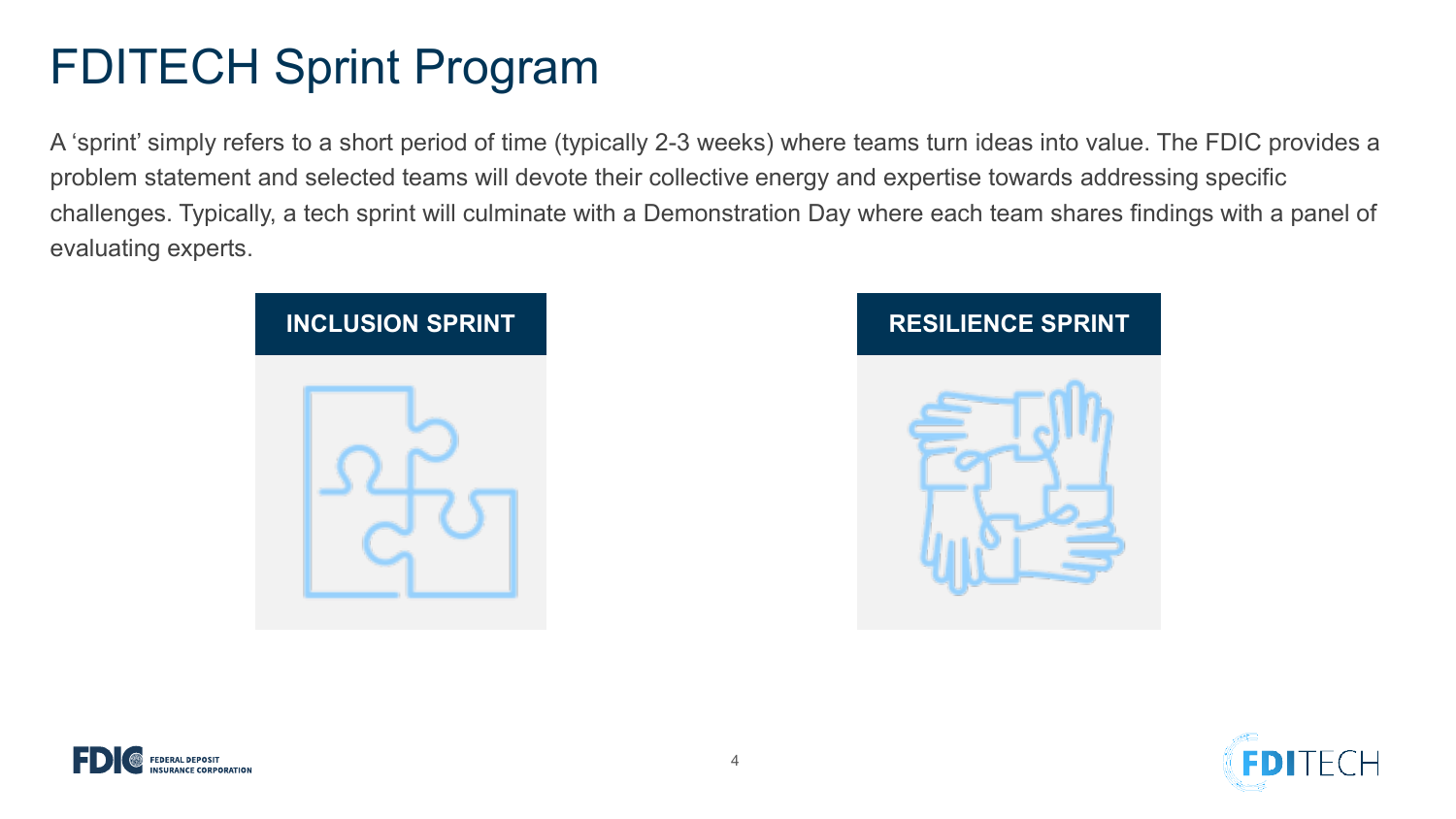### FDITECH Sprint #1: Breaking Down Barriers: Reaching the Last Mile of the Unbanked

- Held August 6 September 10, 2021
- Eight teams participated, including non-profit organizations, tech companies, MDIs, and CDFIs

#### **of the unbanked in a cost-effective manner, and how might the impact of this work be measured?"**  Problem Statement: **"Which data, tools, and other resources could help community banks meet the needs**

#### **Outcomes:**

- Supported early-stage ideas and furthered development of solutions to reach the unbanked, many of which have plans to launch in the next ~6 months
- • Gave FDIC insight into emerging trends around serving unbanked households as well as barriers that still exist
- Shared publicly-available FDIC resources with participants to help spread awareness of data and research that exists
- • All demo presentation recordings will be made publicly available on the FDITECH website to encourage future collaboration
- Lessons learned for future tech sprints



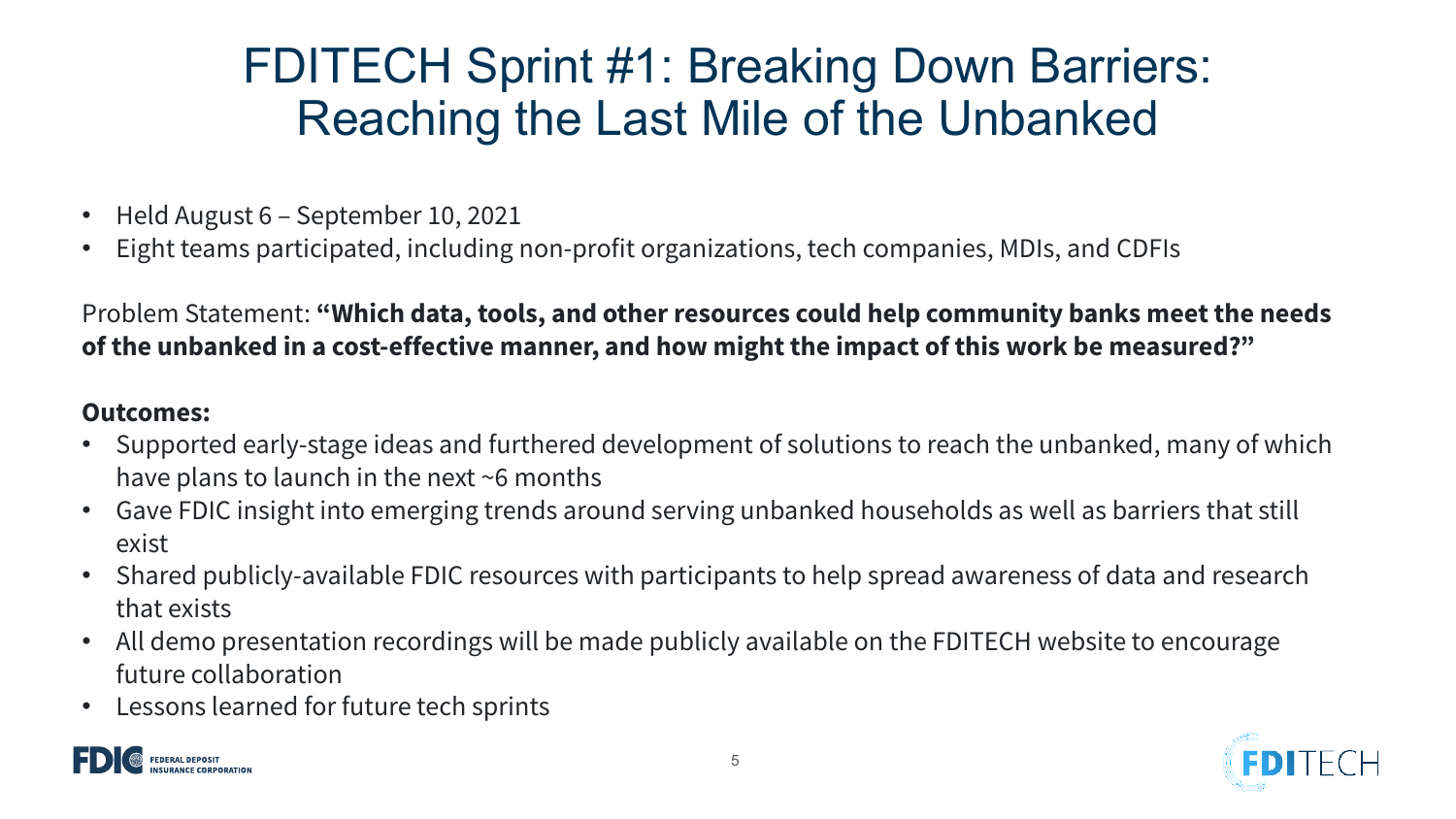### FDITECH Sprint #2: From Hurricanes to Ransomware: Measuring Resilience in the Banking World

Launched August 16 – End: October 22, 2021

 Problem Statement: **"What would be the most helpful set of measures, data, tools, or other capabilities for financial institutions, particularly community banks, to use to determine and to test their operational resilience against a disruption?"** 

#### **Expected outcomes:**

- Identify opportunities to leverage emerging technologies to mitigate resilience risk
- Highlight importance of operational resilience to small and midsize financial institutions
- • Promote data and measures that can be used to determine the operational resilience of all institutions to major disruptions
- Lay the foundation for future tech sprints to foster stronger resiliency in banking